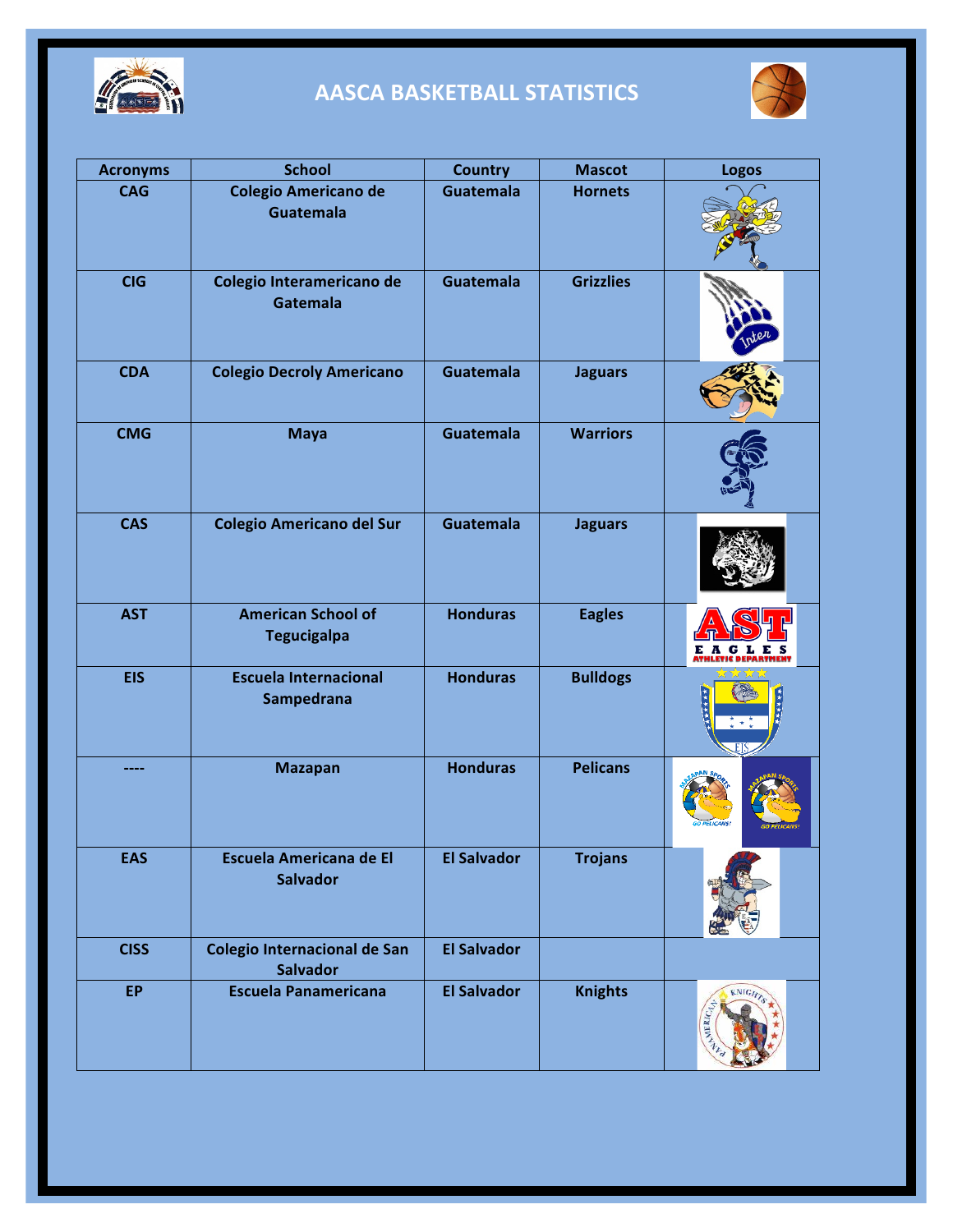

# **AASCA BASKETBALL STATISTICS**

|                          |                                                     | <b>AASCA BASKETBALL STATISTICS</b> |                     |               |
|--------------------------|-----------------------------------------------------|------------------------------------|---------------------|---------------|
| <b>CMES</b>              | <b>Maya</b>                                         | <b>El Salvador</b>                 | <b>Jaguar</b>       |               |
| <b>AIS</b>               | <b>American International School</b>                | <b>Costa Rica</b>                  | <b>Falcon</b>       |               |
|                          | Lincoln, CR                                         | <b>Costa Rica</b>                  | <b>Bulldogs</b>     |               |
| <b>MBS</b>               | <b>Marian Baker School</b>                          | <b>Costa Rica</b>                  | <b>Wildcats</b>     |               |
| <b>CDS</b>               | <b>Country Day School</b>                           | <b>Costa Rica</b>                  | <b>Panthers</b>     |               |
| <b>BA</b>                | <b>Balboa Academy</b>                               | Panama                             | <b>Dragons</b>      |               |
| <b>ISP</b>               | <b>International School of</b><br>Panama            | Panama                             | <b>Dolphins</b>     |               |
| <b>CSA</b>               | <b>Saint Augustine Preparatory</b><br><b>School</b> | <b>Nicaragua</b>                   | <b>Dolphins</b>     | ST. AUGUSTINE |
| LIA,<br><b>Nicaragua</b> | <b>Lincoln International</b><br><b>Academy</b>      | <b>Nicaragua</b>                   | <b>Abe the Hawk</b> |               |
| <b>ANS</b>               | <b>American Nicaraguan School</b>                   | <b>NIcaragua</b>                   | <b>Tigers</b>       |               |
| <b>PAS</b>               | <b>Pan American School</b>                          | <b>Costa Rica</b>                  | <b>Eagles</b>       |               |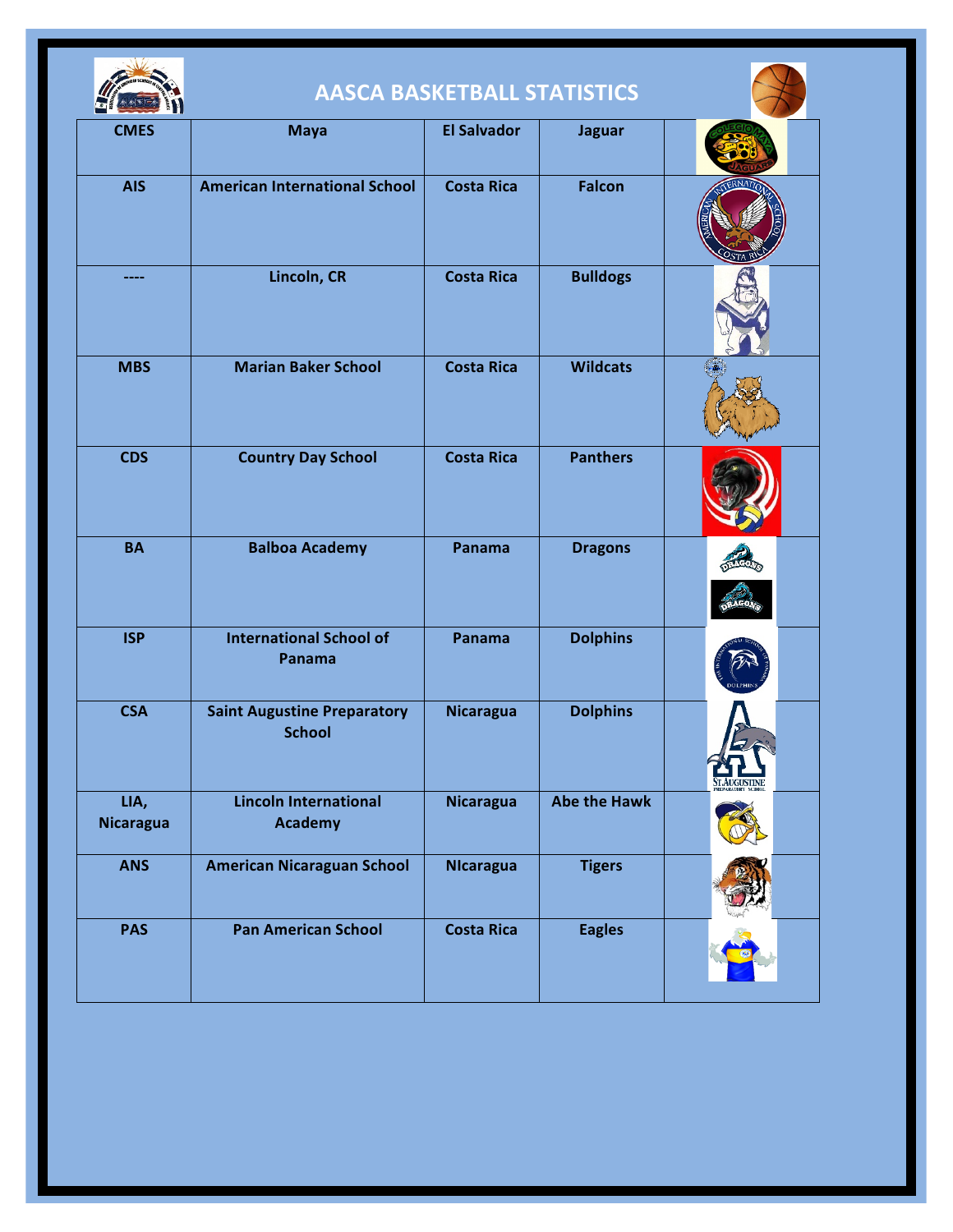

# **AASCA BASKETBALL STATISTICS**



### **1992-1993 (1st official)**

### **GENDER:**

**Female**

| <b>DIVISION</b>  | <b>HOST</b><br><b>SCHOOL</b> | <b>1st Place</b> | 2nd Place  | <b>3rd Place</b> | <b>4th Place</b> | <b>Fair Play</b> |
|------------------|------------------------------|------------------|------------|------------------|------------------|------------------|
| Small &<br>Large | AST                          | <b>AST</b>       | <b>EAS</b> | Mazapan          | <b>CAG</b>       |                  |

#### **GENDER: Male**

| <b>DIVISION</b> | <b>HOST</b><br><b>SCHOOL</b> | <b>1st Place</b> | 2nd Place | <b>3rd Place</b> | <b>4th Place</b> | <b>Fair Play</b> |
|-----------------|------------------------------|------------------|-----------|------------------|------------------|------------------|
| Small &         | AST                          | EAS &            |           | AST              | <b>CAG</b>       |                  |
| Large           |                              | Mazapan          |           |                  |                  |                  |

### **1993-1994 ( 2nd official)**

### **GENDER: Female**

| <b>DIVISION</b>  | <b>HOST</b><br><b>SCHOOL</b> | <b>1st Place</b> | <b>2nd Place</b> | <b>3rd Place</b> | <b>4th Place</b> | <b>Fair Play</b> |
|------------------|------------------------------|------------------|------------------|------------------|------------------|------------------|
| Small &<br>Large | Lincoln, CR                  | <b>EAS</b>       | Lincoln, CR      | <b>CDS</b>       | <b>MBS</b>       |                  |

| <b>DIVISION</b>  | <b>HOST</b><br><b>SCHOOL</b> | <b>1st Place</b> | 2nd Place  | <b>3rd Place</b> | <b>4th Place</b> | <b>Fair Play</b> |
|------------------|------------------------------|------------------|------------|------------------|------------------|------------------|
| Small &<br>Large | Lincoln, CR                  | <b>CAG</b>       | <b>EAS</b> | AST              | <b>CDS</b>       |                  |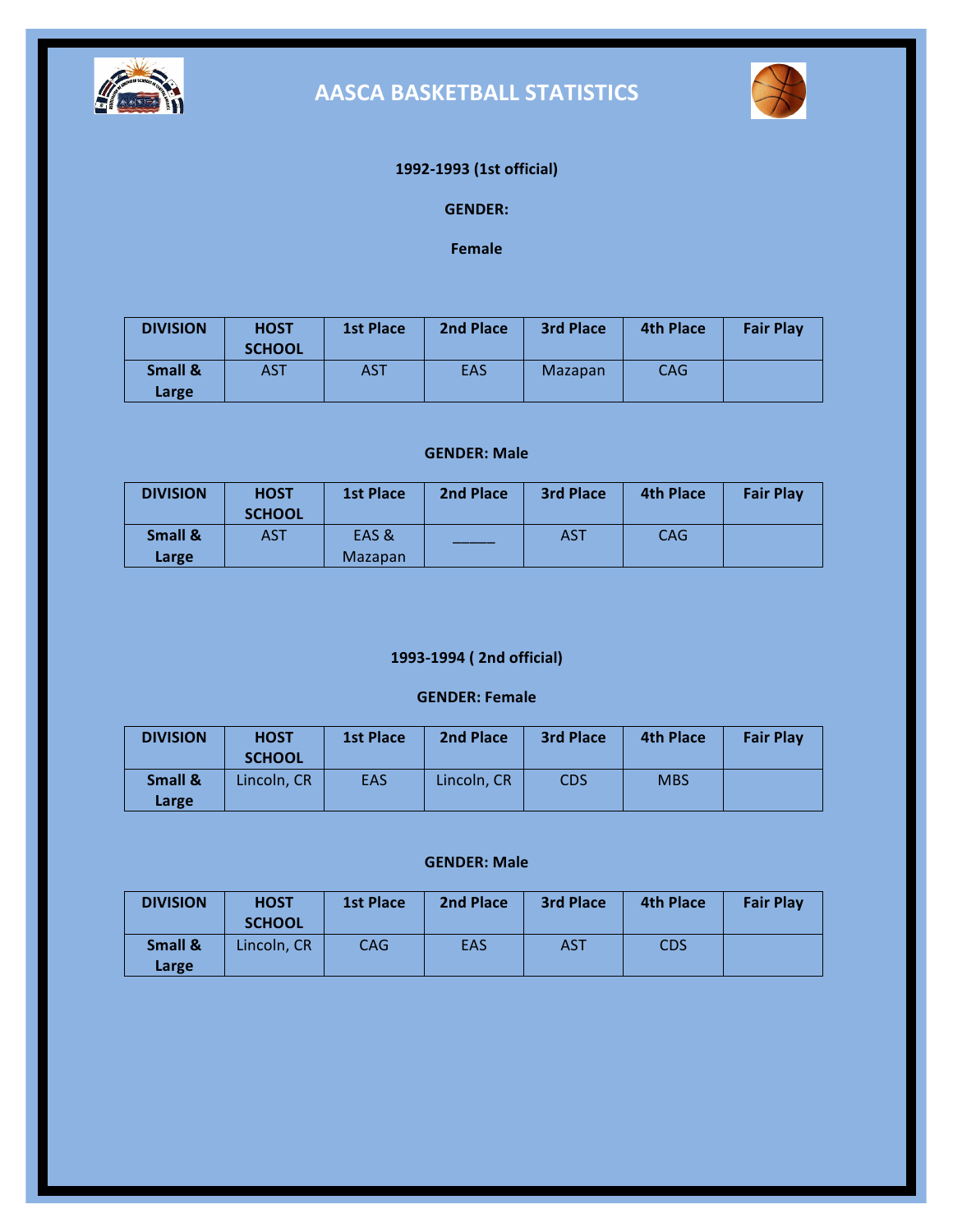



## **1994-1995 (3rd official)**

### **GENDER: Female**

| <b>DIVISION</b>  | <b>HOST</b><br><b>SCHOOL</b> | <b>1st Place</b> | 2nd Place  | <b>3rd Place</b> | <b>4th Place</b> | <b>Fair Play</b> |
|------------------|------------------------------|------------------|------------|------------------|------------------|------------------|
| Small &<br>Large | ANS                          | <b>EAS</b>       | <b>AST</b> | <b>CAG</b>       | <b>CIG</b>       |                  |

#### **GENDER: Male**

| <b>DIVISION</b>  | <b>HOST</b><br><b>SCHOOL</b> | <b>1st Place</b> | 2nd Place | <b>3rd Place</b> | <b>4th Place</b> | <b>Fair Play</b> |
|------------------|------------------------------|------------------|-----------|------------------|------------------|------------------|
| Small &<br>Large | ANS                          | <b>AST</b>       | EAS       | <b>CDS</b>       | <b>ANS</b>       |                  |

## **1995-1996 ( 1st invitational)**

#### **GENDER: Female**

| <b>DIVISION</b>  | <b>HOST</b><br><b>SCHOOL</b> | <b>1st Place</b> | 2nd Place  | <b>3rd Place</b> | <b>4th Place</b> | <b>Fair Play</b> |
|------------------|------------------------------|------------------|------------|------------------|------------------|------------------|
| Small &<br>Large | EAS                          | <b>EAS</b>       | <b>CIG</b> | CAG              |                  |                  |

| <b>DIVISION</b>                   | <b>HOST</b><br><b>SCHOOL</b> | <b>1st Place</b> | 2nd Place  | <b>3rd Place</b> | <b>4th Place</b> | <b>Fair Play</b> |
|-----------------------------------|------------------------------|------------------|------------|------------------|------------------|------------------|
| <b>Small</b><br><b>&amp;Large</b> | EAS                          | <b>EAS</b>       | <b>AST</b> | <b>CAG</b>       |                  |                  |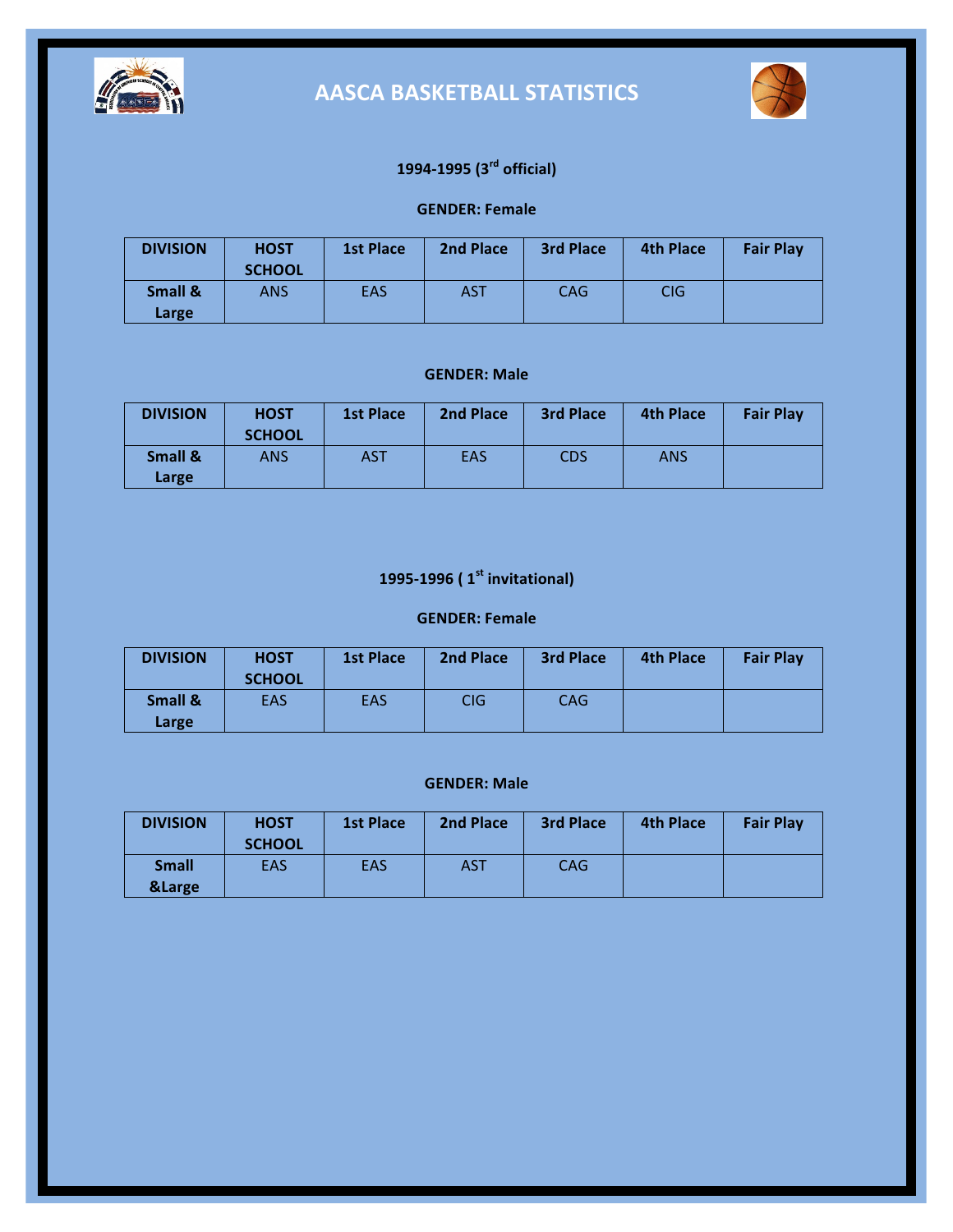



## **1996-1997 ( 4th official)**

#### **GENDER: Female**

| <b>DIVISION</b> | <b>HOST</b><br><b>SCHOOL</b> | <b>1st Place</b> | 2nd Place | <b>3rd Place</b> | <b>4th Place</b> | <b>Fair Play</b> |
|-----------------|------------------------------|------------------|-----------|------------------|------------------|------------------|
| <b>Small</b>    |                              |                  |           |                  |                  |                  |
| Large           | CAG.                         | <b>EAS</b>       | CIG       | ANS              | <b>AST</b>       |                  |

### **GENDER: Male**

| <b>DIVISION</b> | <b>HOST</b><br><b>SCHOOL</b> | <b>1st Place</b> | 2nd Place  | <b>3rd Place</b> | <b>4th Place</b> | <b>Fair Play</b> |
|-----------------|------------------------------|------------------|------------|------------------|------------------|------------------|
| <b>Small</b>    |                              |                  |            |                  |                  |                  |
| Large           | CAG.                         | <b>EAS</b>       | <b>ANS</b> |                  | <b>CAG</b>       |                  |

## **1997-1998 ( 5th official)**

### **GENDER: Female**

| <b>DIVISION</b> | <b>HOST</b><br><b>SCHOOL</b> | <b>1st Place</b> | 2nd Place | <b>3rd Place</b> | <b>4th Place</b> | <b>Fair Play</b> |
|-----------------|------------------------------|------------------|-----------|------------------|------------------|------------------|
| <b>Small</b>    |                              |                  |           |                  |                  |                  |
| Large           | Lincoln, CR                  | <b>EAS</b>       | CIG       | <b>CAG</b>       | CDS              | CDS              |

| <b>DIVISION</b> | <b>HOST</b><br><b>SCHOOL</b> | <b>1st Place</b> | <b>2nd Place</b> | <b>3rd Place</b> | <b>4th Place</b> | <b>Fair Play</b> |
|-----------------|------------------------------|------------------|------------------|------------------|------------------|------------------|
| <b>Small</b>    |                              |                  |                  |                  |                  |                  |
| Large           | Lincoln. CR                  | Lincoln. CR      | CAG              | <b>EIS</b>       | AST              | <b>CAG</b>       |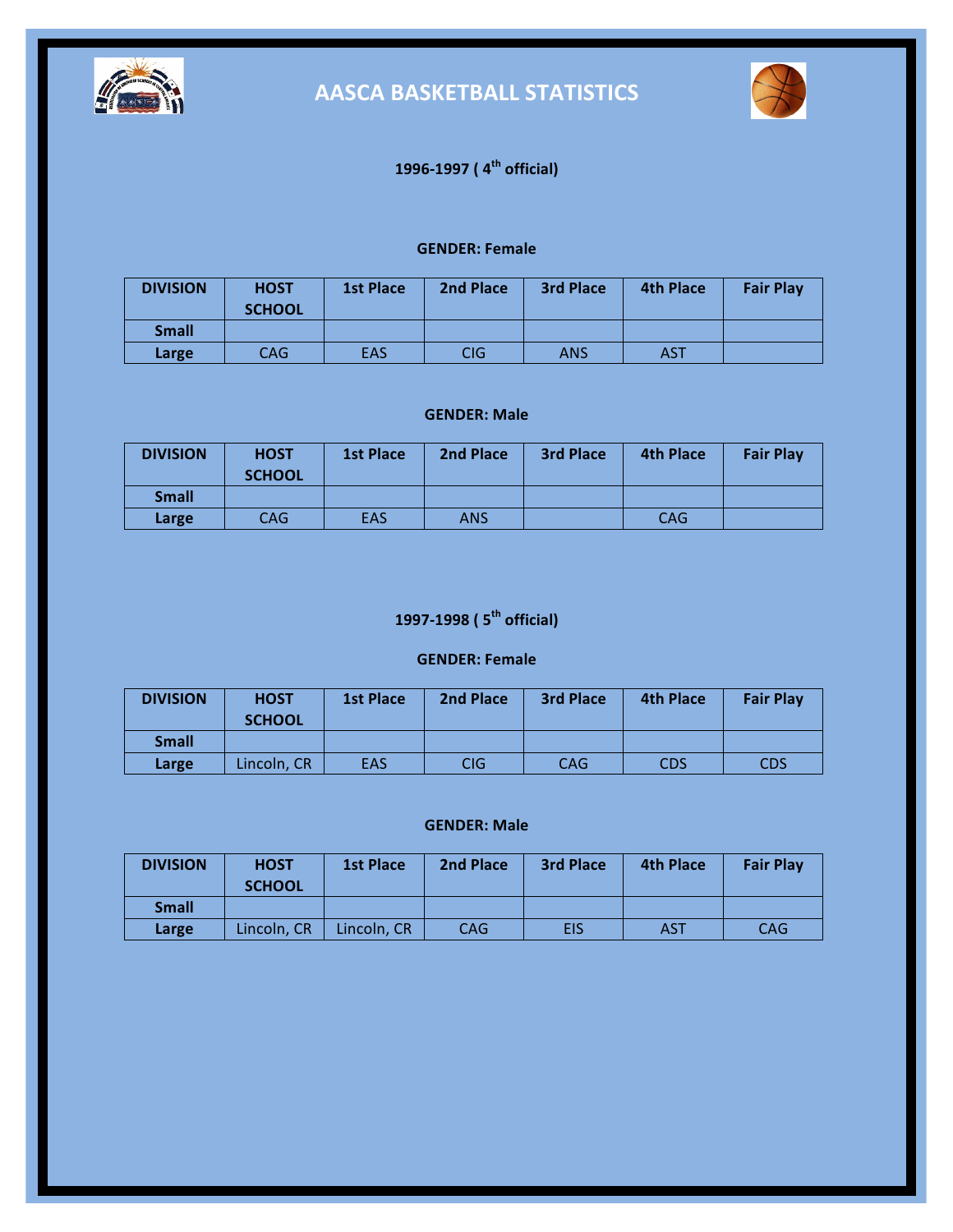



### **1998-1999 (2nd invitational)**

### **GENDER: Female**

| <b>DIVISION</b>  | <b>HOST</b><br><b>SCHOOL</b> | <b>1st Place</b> | 2nd Place  | <b>3rd Place</b> | <b>4th Place</b> | <b>Fair Play</b> |
|------------------|------------------------------|------------------|------------|------------------|------------------|------------------|
| Small &<br>Large | CAG.                         | EAS              | <b>CAG</b> | <b>CIG</b>       | Austriaco        |                  |

#### **GENDER: Male**

| <b>DIVISION</b>  | <b>HOST</b><br><b>SCHOOL</b> | <b>1st Place</b> | 2nd Place | <b>3rd Place</b> | <b>4th Place</b> | <b>Fair Play</b> |
|------------------|------------------------------|------------------|-----------|------------------|------------------|------------------|
| Small &<br>Large | CAG.                         | <b>CISS</b>      | EAS       | <b>CIG</b>       | Austriaco        |                  |

## **1999-2000** ( $6<sup>th</sup>$  official)

#### **GENDER: Female**

| <b>DIVISION</b> | <b>HOST</b><br><b>SCHOOL</b> | <b>1st Place</b> | 2nd Place  | <b>3rd Place</b> | <b>4th Place</b> | <b>Fair Play</b> |
|-----------------|------------------------------|------------------|------------|------------------|------------------|------------------|
| <b>Small</b>    |                              |                  |            |                  |                  |                  |
| Large           | EAS                          | <b>EAS</b>       | <b>CAG</b> | EIS              | ANS              | <b>ANS</b>       |

| <b>DIVISION</b> | <b>HOST</b><br><b>SCHOOL</b> | <b>1st Place</b> | <b>2nd Place</b> | <b>3rd Place</b> | <b>4th Place</b> | <b>Fair Play</b> |
|-----------------|------------------------------|------------------|------------------|------------------|------------------|------------------|
| <b>Small</b>    |                              |                  |                  |                  |                  |                  |
| Large           | EAS                          | CISS             | <b>EAS</b>       | EIS              | CIG              | CIG              |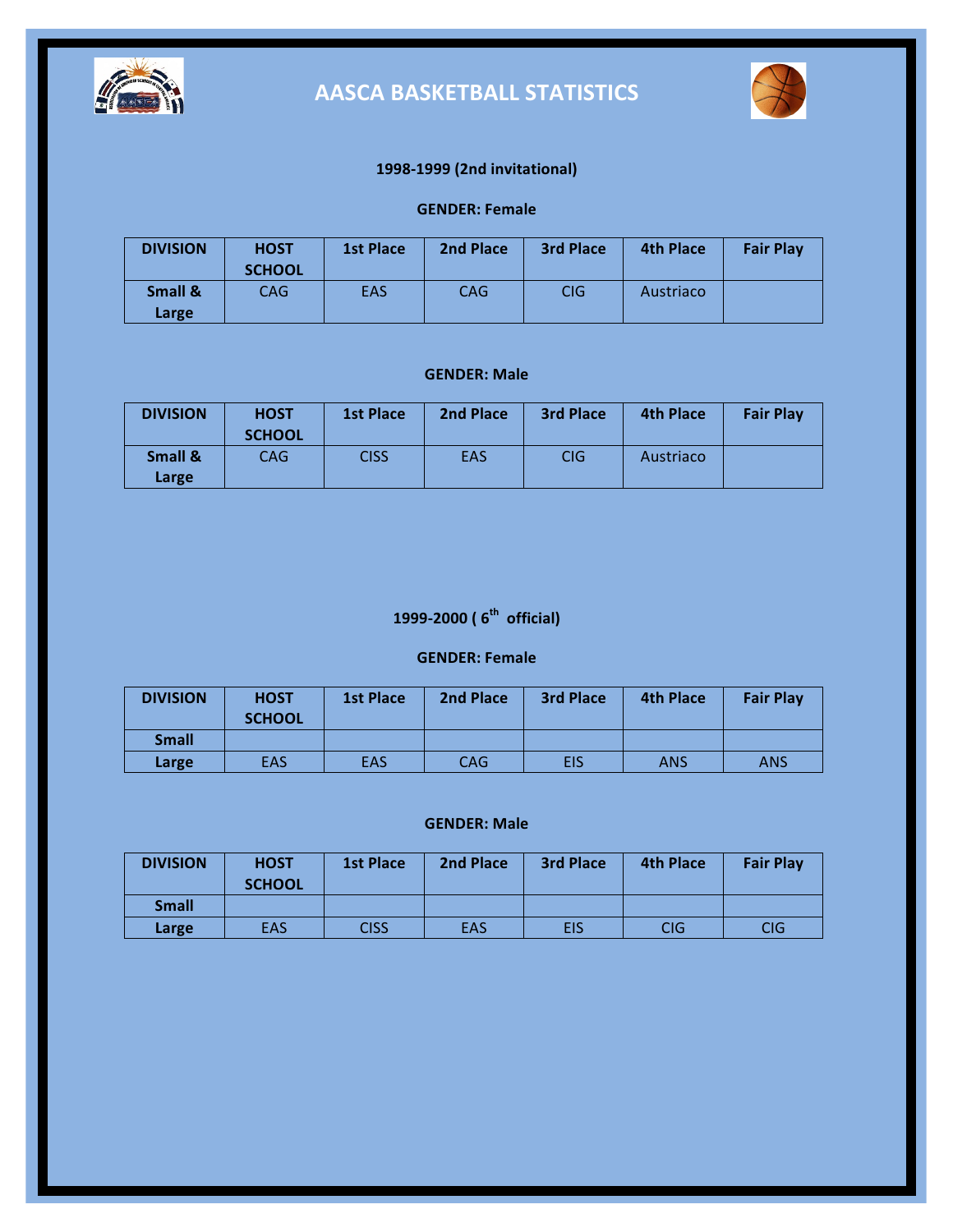



## **2000-2001 (7th official)**

### **GENDER: Female**

| <b>DIVISION</b> | <b>HOST</b><br><b>SCHOOL</b> | <b>1st Place</b> | <b>2nd Place</b> | <b>3rd Place</b> | <b>4th Place</b> | <b>Fair Play</b> |
|-----------------|------------------------------|------------------|------------------|------------------|------------------|------------------|
| <b>Small</b>    | <b>Mazapan</b>               |                  |                  |                  |                  | Mazapan          |
| Large           | AST                          | EAS              | <b>ANS</b>       | <b>CAG</b>       | <b>AST</b>       |                  |

#### **GENDER: Male**

| <b>DIVISION</b> | <b>HOST</b>   | <b>1st Place</b> | 2nd Place | <b>3rd Place</b> | <b>4th Place</b> | <b>Fair Play</b> |
|-----------------|---------------|------------------|-----------|------------------|------------------|------------------|
|                 | <b>SCHOOL</b> |                  |           |                  |                  |                  |
| <b>Small</b>    | Mazapan       | <b>CISS</b>      |           | Mazapan          |                  |                  |
| Large           | AST           | <b>CISS</b>      | EIS       | <b>AST</b>       | <b>ANS</b>       |                  |

# **2001-2002 (3rd invitational)**

### **GENDER: Female**

| <b>DIVISION</b> | <b>HOST</b><br><b>SCHOOL</b> | <b>1st Place</b> | <b>2nd Place</b> | <b>3rd Place</b> | <b>4th Place</b> | <b>Fair Play</b> |
|-----------------|------------------------------|------------------|------------------|------------------|------------------|------------------|
| Small &         | EAS                          | <b>EAS</b>       | EIS              | <b>CAG</b>       | <b>CISS</b>      |                  |
| Large           |                              |                  |                  |                  |                  |                  |

| <b>DIVISION</b>  | <b>HOST</b><br><b>SCHOOL</b> | <b>1st Place</b> | 2nd Place  | <b>3rd Place</b> | <b>4th Place</b> | <b>Fair Play</b> |
|------------------|------------------------------|------------------|------------|------------------|------------------|------------------|
| Small &<br>Large | EAS                          | <b>EAS</b>       | <b>CAG</b> | <b>CISS</b>      | <b>EIS</b>       |                  |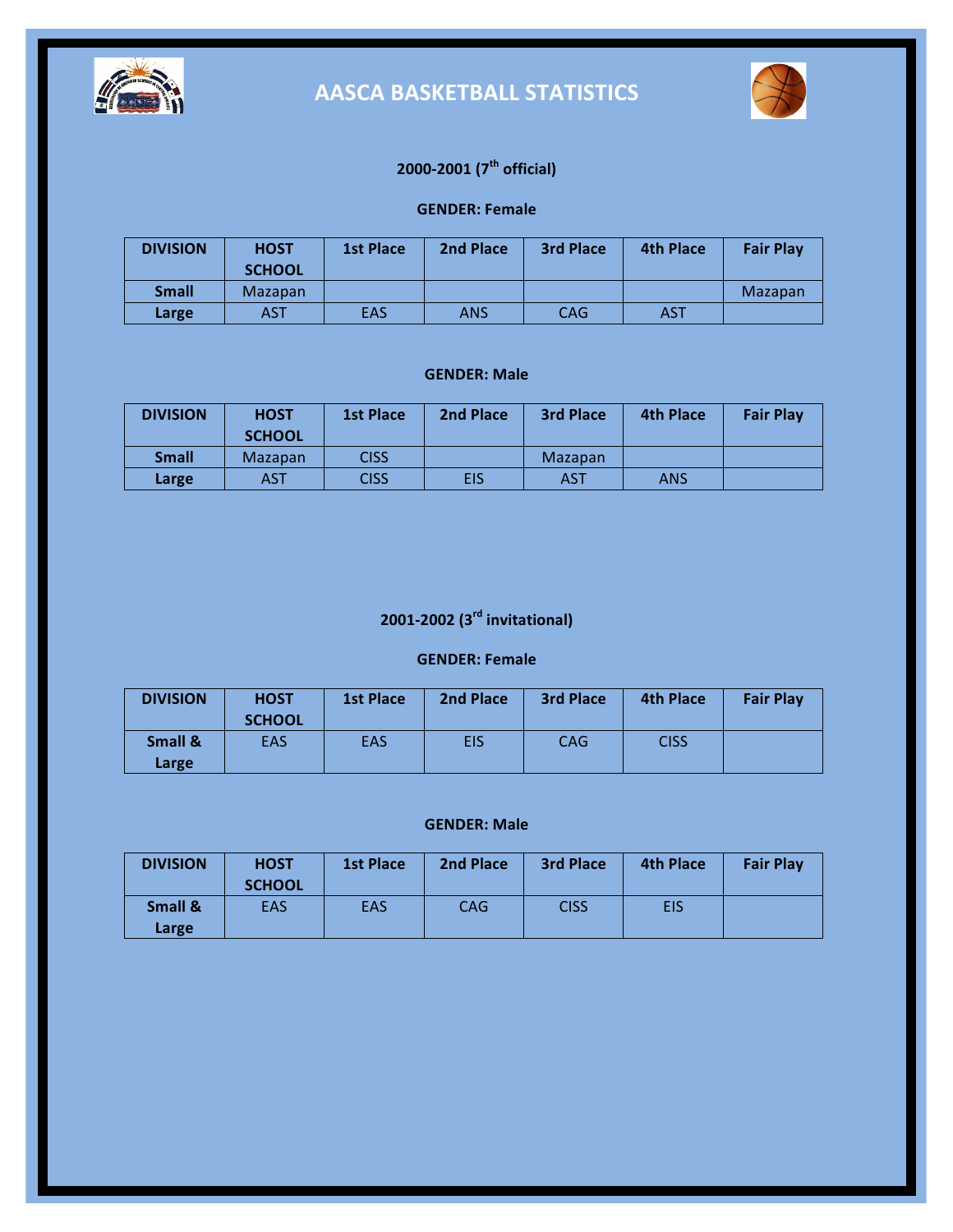



## **2002-2003 (8th official)**

#### **GENDER: Female**

| <b>DIVISION</b> | <b>HOST</b><br><b>SCHOOL</b> | <b>1st Place</b> | 2nd Place  | <b>3rd Place</b> | <b>4th Place</b> | <b>Fair Play</b> |
|-----------------|------------------------------|------------------|------------|------------------|------------------|------------------|
| <b>Small</b>    | CMG                          | <b>CDS</b>       |            | Mazapan          |                  |                  |
| Large           | EIS                          | <b>EAS</b>       | <b>EIS</b> | <b>CAG</b>       | <b>AST</b>       | <b>CIG</b>       |

#### **GENDER: Male**

| <b>DIVISION</b> | <b>HOST</b><br><b>SCHOOL</b> | <b>1st Place</b> | 2nd Place | <b>3rd Place</b> | <b>4th Place</b> | <b>Fair Play</b> |
|-----------------|------------------------------|------------------|-----------|------------------|------------------|------------------|
| <b>Small</b>    | <b>CMG</b>                   |                  |           |                  | Mazapan          |                  |
| Large           | EIS                          | <b>ANS</b>       | EIS       | <b>CAG</b>       | <b>CIG</b>       | <b>EAS</b>       |

## **2003-2004 (9th official)**

#### **GENDER: Female**

| <b>DIVISION</b> | <b>HOST</b>   | <b>1st Place</b> | 2nd Place  | 3rd Place  | <b>4th Place</b> | <b>Fair Play</b> |
|-----------------|---------------|------------------|------------|------------|------------------|------------------|
|                 | <b>SCHOOL</b> |                  |            |            |                  |                  |
| <b>Small</b>    | <b>MBS</b>    |                  |            | Mazapan    |                  |                  |
| Large           | AST           | <b>EAS</b>       | <b>AST</b> | <b>EIS</b> | <b>CAG</b>       |                  |

| <b>DIVISION</b> | <b>HOST</b><br><b>SCHOOL</b> | <b>1st Place</b> | 2nd Place  | <b>3rd Place</b> | <b>4th Place</b> | <b>Fair Play</b> |
|-----------------|------------------------------|------------------|------------|------------------|------------------|------------------|
| <b>Small</b>    | <b>MBS</b>                   |                  |            |                  | Mazapan          |                  |
| Large           | AST                          | <b>EAS</b>       | <b>AST</b> | <b>CAG</b>       | EIS              |                  |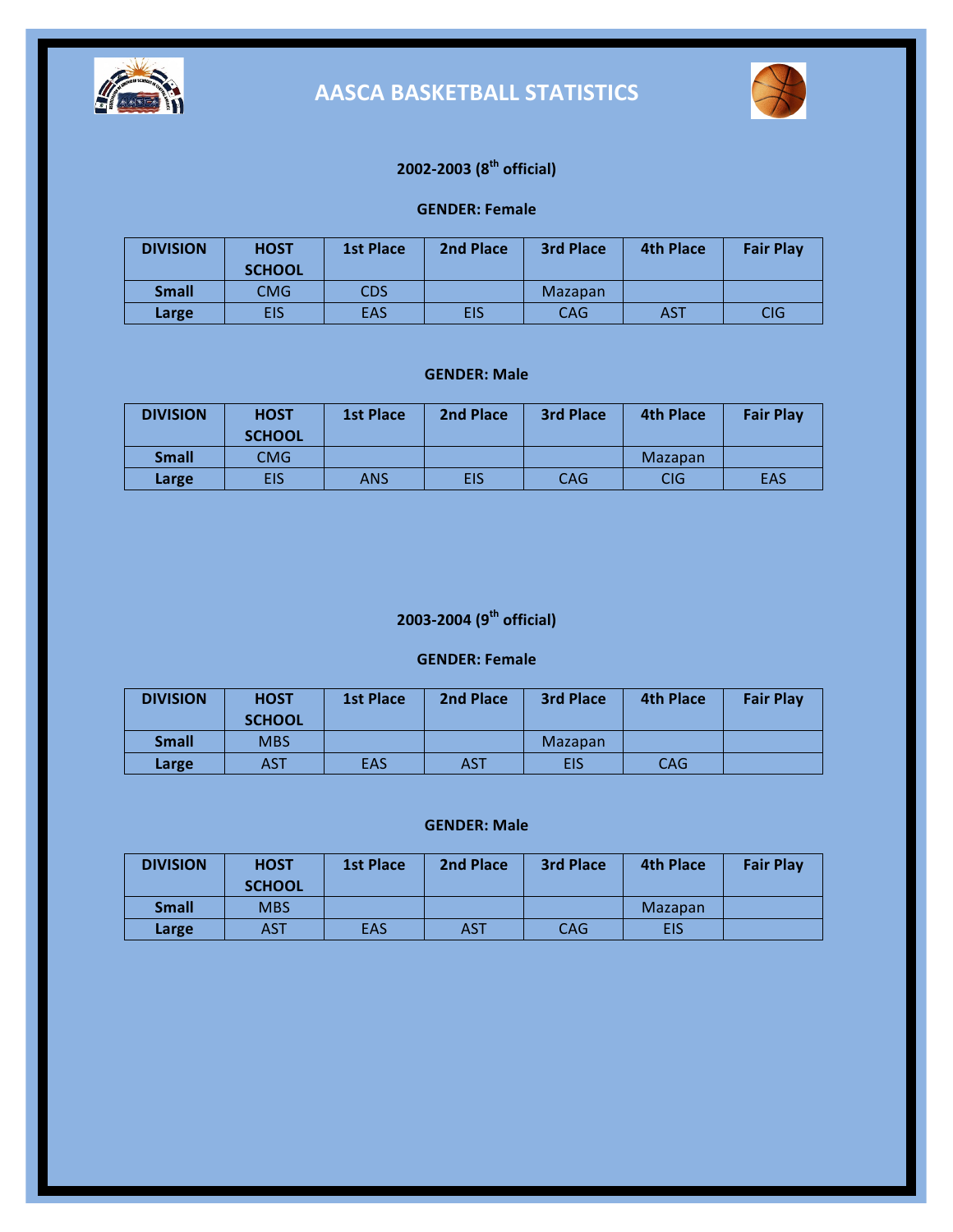



## **2004-2005 (4th invitational)**

### **GENDER: Female**

| <b>DIVISION</b>  | <b>HOST</b><br><b>SCHOOL</b> | <b>1st Place</b> | 2nd Place  | <b>3rd Place</b> | <b>4th Place</b> | <b>Fair Play</b> |
|------------------|------------------------------|------------------|------------|------------------|------------------|------------------|
| Small &<br>Large | <b>EAS</b>                   | <b>EAS</b>       | <b>CAG</b> | <b>AST</b>       | EIS              | EAS              |

#### **GENDER: Male**

| <b>DIVISION</b>  | <b>HOST</b><br><b>SCHOOL</b> | <b>1st Place</b> | 2nd Place | <b>3rd Place</b> | <b>4th Place</b> | <b>Fair Play</b> |
|------------------|------------------------------|------------------|-----------|------------------|------------------|------------------|
| Small &<br>Large | <b>EAS</b>                   | <b>CDS</b>       | EAS       | <b>CAG</b>       | <b>AST</b>       | <b>CIG</b>       |

## **2005-2006 (10th official)**

#### **GENDER: Female**

| <b>DIVISION</b> | <b>HOST</b><br><b>SCHOOL</b> | <b>1st Place</b> | 2nd Place | <b>3rd Place</b> | <b>4th Place</b> | <b>Fair Play</b> |
|-----------------|------------------------------|------------------|-----------|------------------|------------------|------------------|
| <b>Small</b>    |                              | AIS              |           |                  |                  |                  |
| Large           | AST                          | <b>AST</b>       | EAS       | EIS              | <b>CAG</b>       | CDA              |

| <b>DIVISION</b> | <b>HOST</b><br><b>SCHOOL</b> | <b>1st Place</b> | 2nd Place | <b>3rd Place</b> | <b>4th Place</b> | <b>Fair Play</b> |
|-----------------|------------------------------|------------------|-----------|------------------|------------------|------------------|
| <b>Small</b>    |                              |                  |           |                  |                  |                  |
| Large           | AST                          | <b>AST</b>       | EIS       | <b>CAG</b>       | ANS              | <b>CAG</b>       |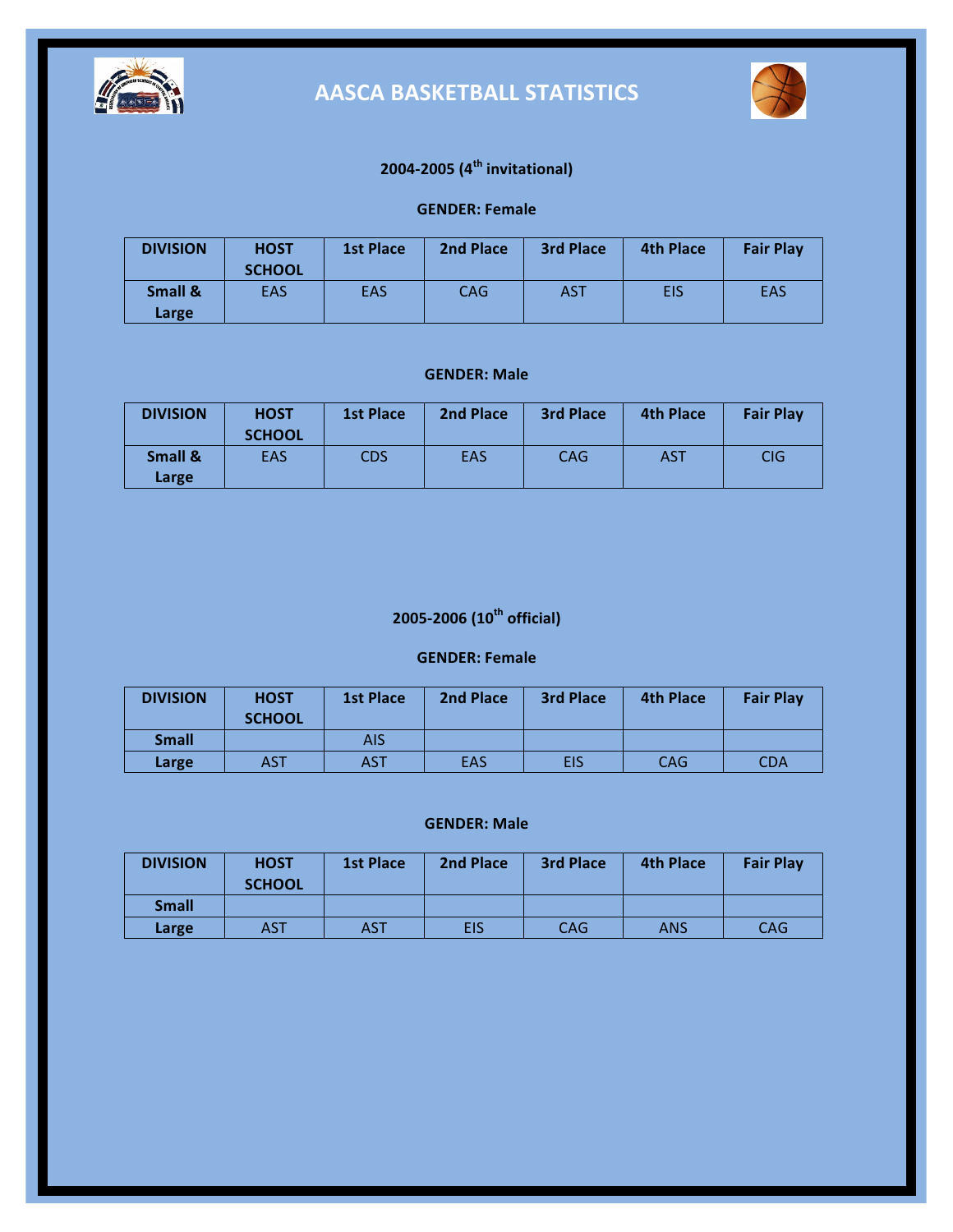



## **2006-2007 (11th official)**

#### **GENDER: Female**

| <b>DIVISION</b> | <b>HOST</b><br><b>SCHOOL</b> | <b>1st Place</b> | 2nd Place  | <b>3rd Place</b> | <b>4th Place</b> | <b>Fair Play</b> |
|-----------------|------------------------------|------------------|------------|------------------|------------------|------------------|
| <b>Small</b>    | <b>MBS</b>                   |                  |            |                  |                  |                  |
| Large           | <b>EAS</b>                   | <b>EAS</b>       | <b>AST</b> | <b>EIS</b>       | <b>CAG</b>       | <b>EAS</b>       |

#### **GENDER: Male**

| <b>DIVISION</b> | <b>HOST</b><br><b>SCHOOL</b> | <b>1st Place</b> | <b>2nd Place</b> | <b>3rd Place</b> | 4th Place   | <b>Fair Play</b> |
|-----------------|------------------------------|------------------|------------------|------------------|-------------|------------------|
| <b>Small</b>    | <b>MBS</b>                   | <b>MBS</b>       | Maya, Gua.       | LIA. Nic.        | <b>CISS</b> |                  |
| Large           | <b>EAS</b>                   | <b>EAS</b>       | <b>CAG</b>       | AST              | <b>EIS</b>  | <b>CAG</b>       |

# **2007- 2008 (5th invitational)**

### **GENDER: Female**

| <b>DIVISION</b>  | <b>HOST</b><br><b>SCHOOL</b> | <b>1st Place</b> | 2nd Place | <b>3rd Place</b> | <b>4th Place</b> | <b>Fair Play</b> |
|------------------|------------------------------|------------------|-----------|------------------|------------------|------------------|
| Small &<br>Large | AST                          | EAS              | AST       | <b>EIS</b>       | Lincoln. CR      | Lincoln. CR      |

| <b>DIVISION</b>    | <b>HOST</b><br><b>SCHOOL</b> | <b>1st Place</b> | <b>2nd Place</b> | <b>3rd Place</b> | <b>4th Place</b> | <b>Fair Play</b> |
|--------------------|------------------------------|------------------|------------------|------------------|------------------|------------------|
| <b>Small &amp;</b> | AST                          | AST              | EAS              | CDS,             | CDS. San         | <b>CAG</b>       |
| Large              |                              |                  |                  | Guanacaste       | Jose             |                  |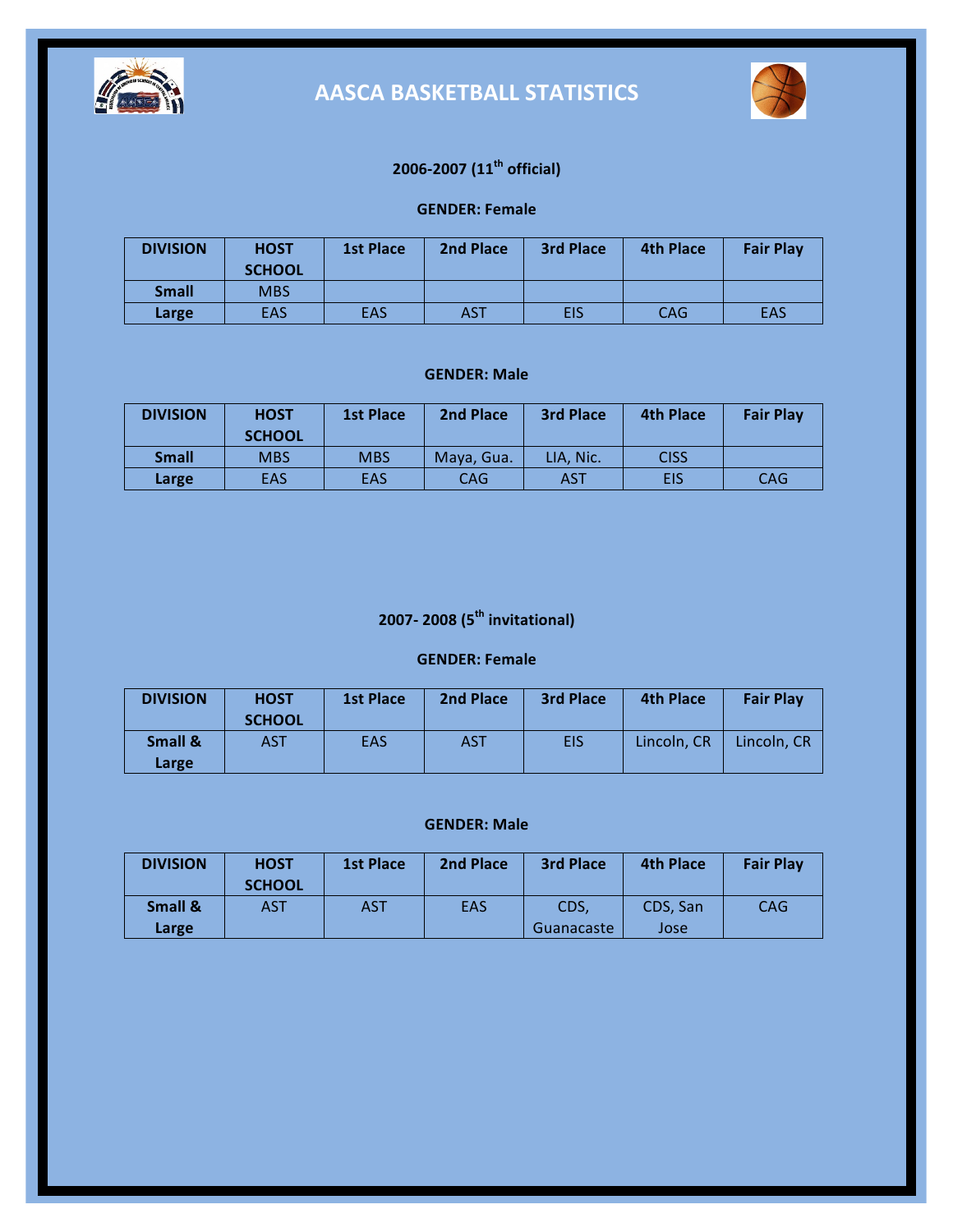



## **2008-2009 (12th official)**

#### **GENDER: Female**

| <b>DIVISION</b> | <b>HOST</b><br><b>SCHOOL</b> | <b>1st Place</b> | 2nd Place  | <b>3rd Place</b> | <b>4th Place</b> | <b>Fair Play</b> |
|-----------------|------------------------------|------------------|------------|------------------|------------------|------------------|
| <b>Small</b>    | ISP                          | <b>CDS</b>       |            |                  |                  |                  |
| Large           | EIS                          | <b>EAS</b>       | <b>AST</b> | <b>EIS</b>       | CAG              | AST              |

#### **GENDER: Male**

| <b>DIVISION</b> | <b>HOST</b><br><b>SCHOOL</b> | <b>1st Place</b> | 2nd Place   | <b>3rd Place</b> | 4th Place  | <b>Fair Play</b> |
|-----------------|------------------------------|------------------|-------------|------------------|------------|------------------|
| <b>Small</b>    | ISP                          | <b>CDS</b>       | <b>CISS</b> |                  |            |                  |
| Large           | <b>EIS</b>                   | <b>AST</b>       | <b>EAS</b>  | <b>CAG</b>       | <b>EIS</b> | EAS              |

## **2009-2010 (13th official)**

### **GENDER: Female**

| <b>DIVISION</b> | <b>HOST</b><br><b>SCHOOL</b> | <b>1st Place</b> | 2nd Place  | 3rd Place  | <b>4th Place</b> | <b>Fair Play</b>     |
|-----------------|------------------------------|------------------|------------|------------|------------------|----------------------|
| <b>Small</b>    |                              |                  |            |            |                  |                      |
| Large           | ANS                          | <b>EAS</b>       | <b>AST</b> | <b>CAG</b> | EIS              | <b>EAS &amp; ANS</b> |

| <b>DIVISION</b> | <b>HOST</b><br><b>SCHOOL</b> | <b>1st Place</b> | 2nd Place | <b>3rd Place</b> | <b>4th Place</b> | <b>Fair Play</b> |
|-----------------|------------------------------|------------------|-----------|------------------|------------------|------------------|
| <b>Small</b>    |                              |                  |           |                  |                  |                  |
| Large           | ANS                          | <b>EAS</b>       | AST       | <b>EIS</b>       | <b>ANS</b>       | <b>CIG</b>       |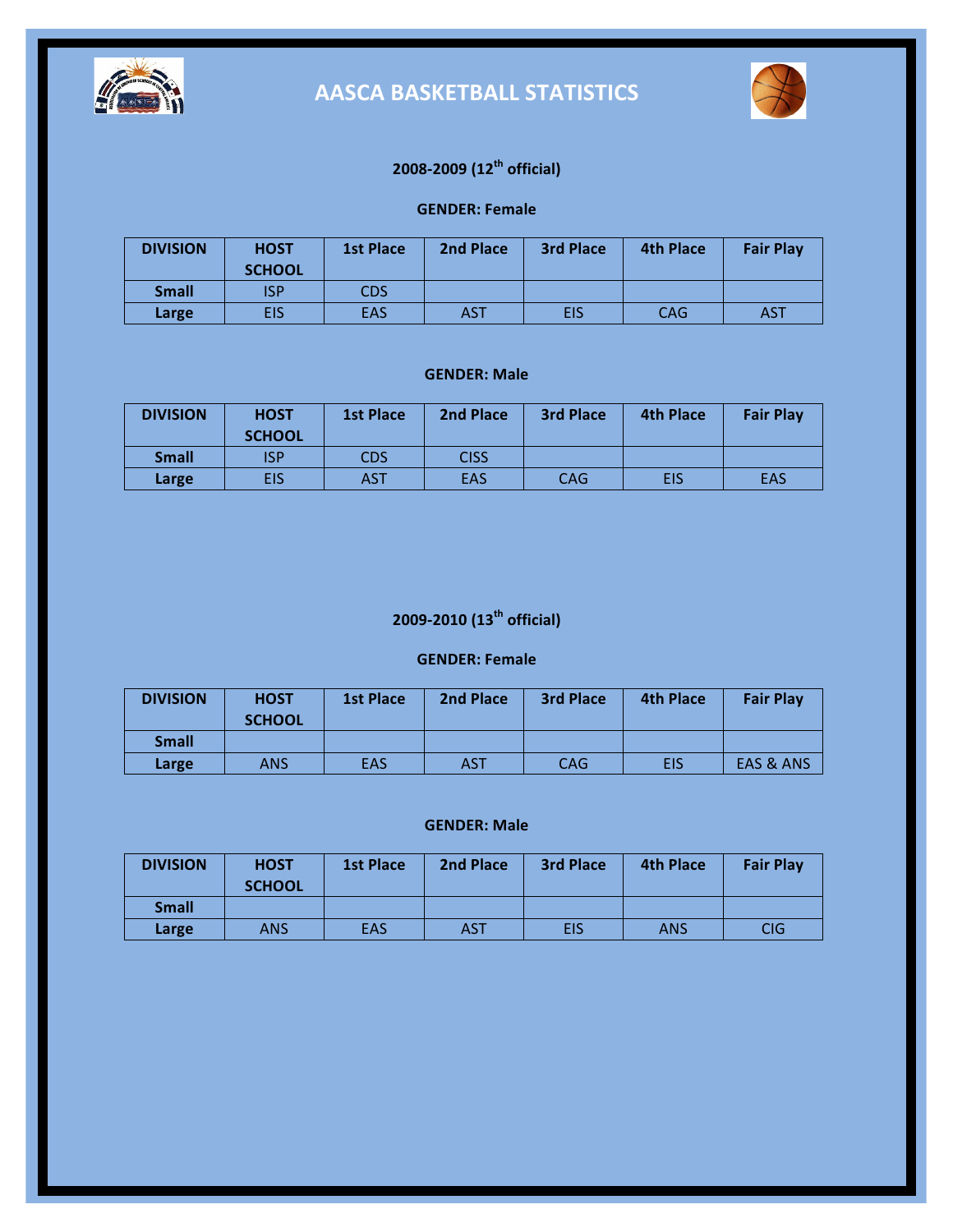



## **2010-2011 (6th invitational)**

### **GENDER: Female**

| <b>DIVISION</b>  | <b>HOST</b><br><b>SCHOOL</b> | <b>1st Place</b> | 2nd Place | <b>3rd Place</b> | <b>4th Place</b> | <b>Fair Play</b> |
|------------------|------------------------------|------------------|-----------|------------------|------------------|------------------|
| Small &<br>Large | AST                          | <b>AST</b>       | EIS       | EAS              | CAG              | <b>CAG</b>       |

#### **GENDER: Male**

| <b>DIVISION</b>  | <b>HOST</b><br><b>SCHOOL</b> | <b>1st Place</b> | 2nd Place  | <b>3rd Place</b> | <b>4th Place</b> | <b>Fair Play</b> |
|------------------|------------------------------|------------------|------------|------------------|------------------|------------------|
| Small &<br>Large | <b>AST</b>                   | ISP              | <b>EIS</b> | <b>AST</b>       | Maya, E.S.       | <b>CAG</b>       |

## **2011-2012 (14th official)**

### **GENDER: Female**

| <b>DIVISION</b> | <b>HOST</b><br><b>SCHOOL</b> | <b>1st Place</b> | 2nd Place  | 3rd Place  | 4th Place  | <b>Fair Play</b>     |
|-----------------|------------------------------|------------------|------------|------------|------------|----------------------|
| <b>Small</b>    | ЕP                           | <b>CDS</b>       | <b>MBS</b> |            |            |                      |
| Large           | EAS                          | EIS              | <b>AST</b> | <b>EAS</b> | <b>CDA</b> | <b>CDA &amp; AST</b> |

| <b>DIVISION</b> | <b>HOST</b><br><b>SCHOOL</b> | <b>1st Place</b> | 2nd Place  | <b>3rd Place</b> | 4th Place | <b>Fair Play</b>  |
|-----------------|------------------------------|------------------|------------|------------------|-----------|-------------------|
| <b>Small</b>    | EР                           | <b>CMES</b>      | <b>MBS</b> |                  |           |                   |
| Large           | <b>EAS</b>                   | <b>AST</b>       | <b>EAS</b> | <b>EIS</b>       | BA        | CAG, CDA<br>& CIG |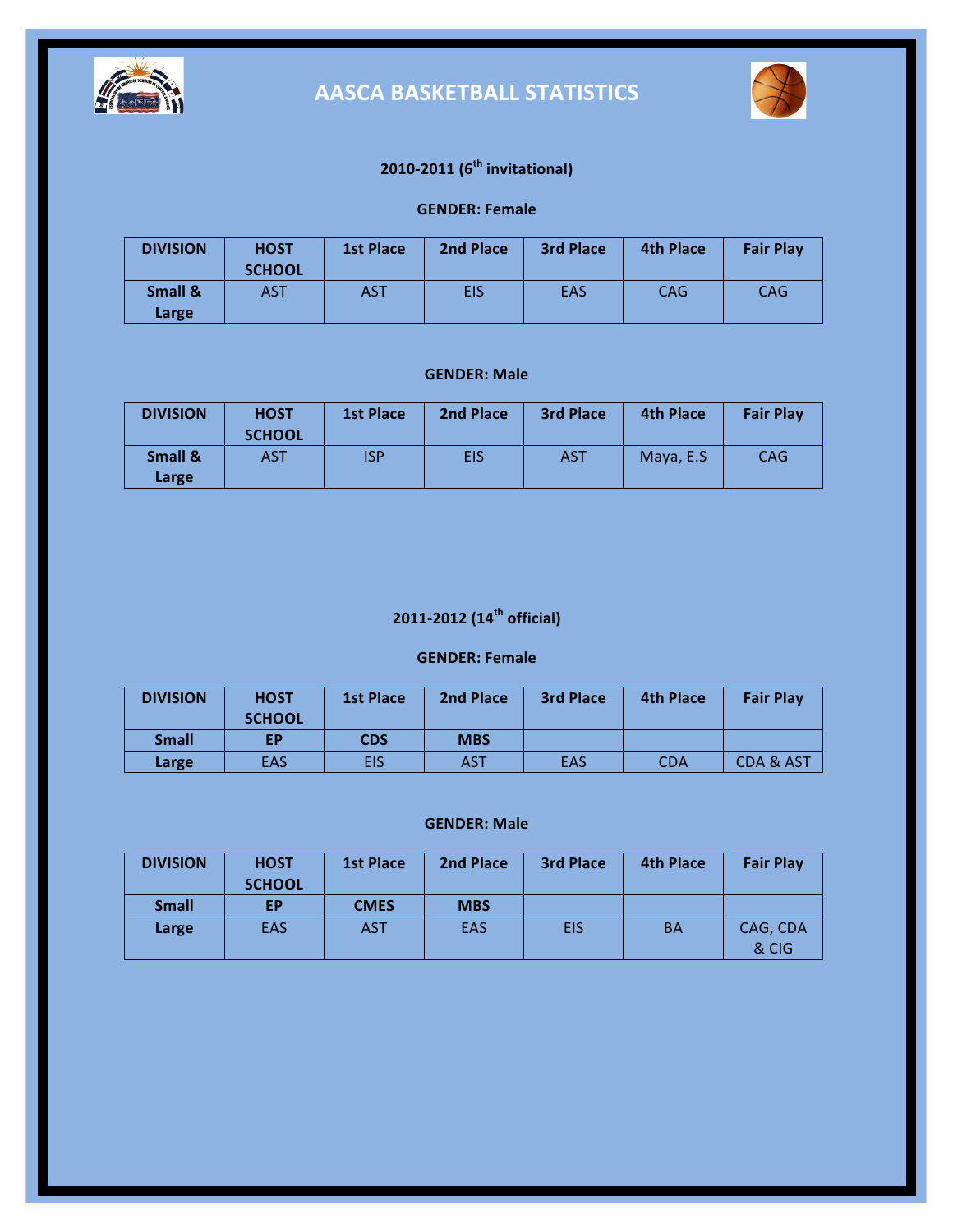



## **2012-2013 (15th official)**

#### **GENDER: Female**

| <b>DIVISION</b> | <b>HOST</b><br><b>SCHOOL</b> | <b>1st Place</b> | <b>2nd Place</b> | <b>3rd Place</b> | <b>4th Place</b> | <b>Fair Play</b> |
|-----------------|------------------------------|------------------|------------------|------------------|------------------|------------------|
| <b>Small</b>    | <b>MBS</b>                   | AIS              | <b>MBS</b>       |                  |                  |                  |
| Large           | CAG.                         | EIS              | <b>EAS</b>       | AST              | CIG              | <b>CAG</b>       |

#### **GENDER: Male**

| <b>DIVISION</b> | <b>HOST</b>   | <b>1st Place</b> | 2nd Place  | <b>3rd Place</b> | <b>4th Place</b>                    | <b>Fair Play</b> |
|-----------------|---------------|------------------|------------|------------------|-------------------------------------|------------------|
|                 | <b>SCHOOL</b> |                  |            |                  |                                     |                  |
| <b>Small</b>    | <b>MBS</b>    | Maya, ES         | <b>MBS</b> |                  |                                     |                  |
| Large           | <b>CAG</b>    | <b>EAS</b>       | <b>AST</b> | <b>EIS</b>       | <b>Balboa</b><br>Academy,<br>Panama | <b>ISP</b>       |

## **2013-2014 (7th invitational)**

#### **GENDER: Female**

| <b>DIVISION</b>  | <b>HOST</b><br><b>SCHOOL</b> | <b>1st Place</b> | 2nd Place | <b>3rd Place</b> | <b>4th Place</b> | <b>Fair Play</b> |
|------------------|------------------------------|------------------|-----------|------------------|------------------|------------------|
| Small &<br>Large | <b>AST</b>                   | <b>AST</b>       | EAS       | <b>EIS</b>       | <b>CIG</b>       | ANS              |

| <b>DIVISION</b>  | <b>HOST</b><br><b>SCHOOL</b> | <b>1st Place</b> | <b>2nd Place</b> | <b>3rd Place</b> | <b>4th Place</b> | <b>Fair Play</b> |
|------------------|------------------------------|------------------|------------------|------------------|------------------|------------------|
| Small &<br>Large | AST                          | <b>EAS</b>       | <b>AST</b>       | <b>MBS</b>       | EIS              | Lincoln. CR      |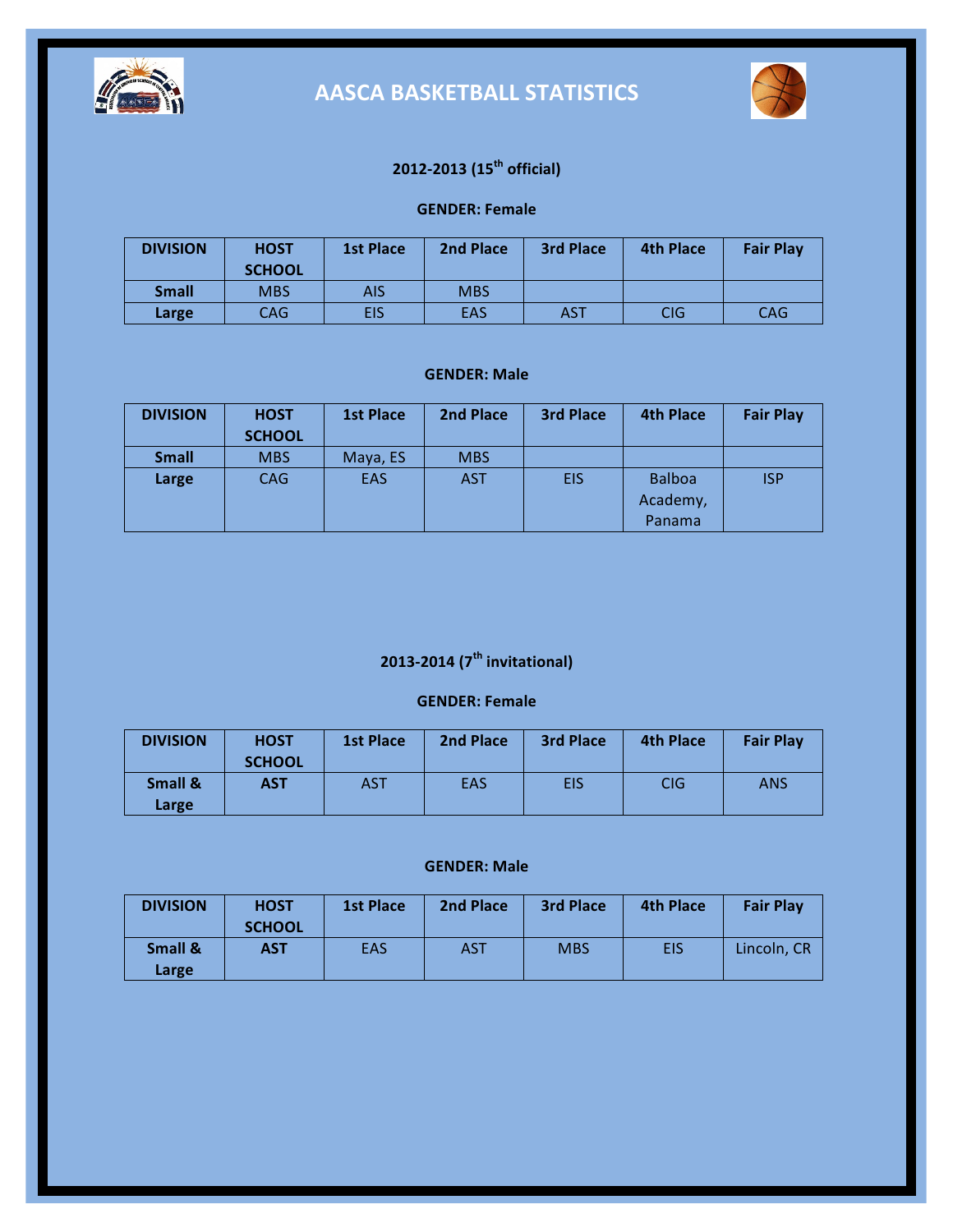



## **2014-2015 (16th official)**

#### **Gender: Female**

| <b>DIVISION</b> | <b>HOST</b><br><b>SCHOOL</b> | <b>1st Place</b> | 2nd Place  | <b>3rd Place</b> | <b>4th Place</b> | <b>Fair Play</b>     |
|-----------------|------------------------------|------------------|------------|------------------|------------------|----------------------|
| <b>Small</b>    | <b>MBS</b>                   | AIS              | <b>MBS</b> | Maya, ES         | <b>None</b>      | Mava. ES             |
| Large           | CAG.                         | AST              | EIS        | <b>EAS</b>       | CAG              | <b>ISP &amp; AST</b> |

#### **Gender: Male**

| <b>DIVISION</b> | <b>HOST</b><br><b>SCHOOL</b> | <b>1st Place</b> | <b>2nd Place</b> | <b>3rd Place</b> | <b>4th Place</b> | <b>Fair Play</b> |
|-----------------|------------------------------|------------------|------------------|------------------|------------------|------------------|
| <b>Small</b>    | <b>MBS</b>                   | <b>MBS</b>       | <b>CISS</b>      | <b>PAS</b>       | EP               | EР               |
| Large           | CAG                          | EIS              | EAS              | AST              | <b>ISP</b>       | <b>CAG</b>       |

### **2015-2016 (17th official)**

#### **Gender: Female**

| <b>DIVISION</b> | <b>HOST</b><br><b>SCHOOL</b> | 1st Place | 2nd Place | 3rd Place  | <b>4th Place</b> | <b>Fair Play</b> |
|-----------------|------------------------------|-----------|-----------|------------|------------------|------------------|
| <b>Small</b>    | AIS                          | Maya, ES  | AIS       | <b>MBS</b> | Maya, Gua.       | Maya, Gua.       |
| Large           | ANS                          | EAS       | AST       | EIS        | CAG              | CDS              |

#### **Gender: Male**

| <b>DIVISION</b> | <b>HOST</b><br><b>SCHOOL</b> | <b>1st Place</b> | 2nd Place   | <b>3rd Place</b> | <b>4th Place</b> | <b>Fair Play</b> |
|-----------------|------------------------------|------------------|-------------|------------------|------------------|------------------|
| <b>Small</b>    | <b>AIS</b>                   | <b>MBS</b>       | <b>CISS</b> | <b>PAS</b>       | Maya, Gua.       | <b>AIS</b>       |
| Large           | <b>ANS</b>                   | EIS              | EAS         | AST              | ISP              | ANS              |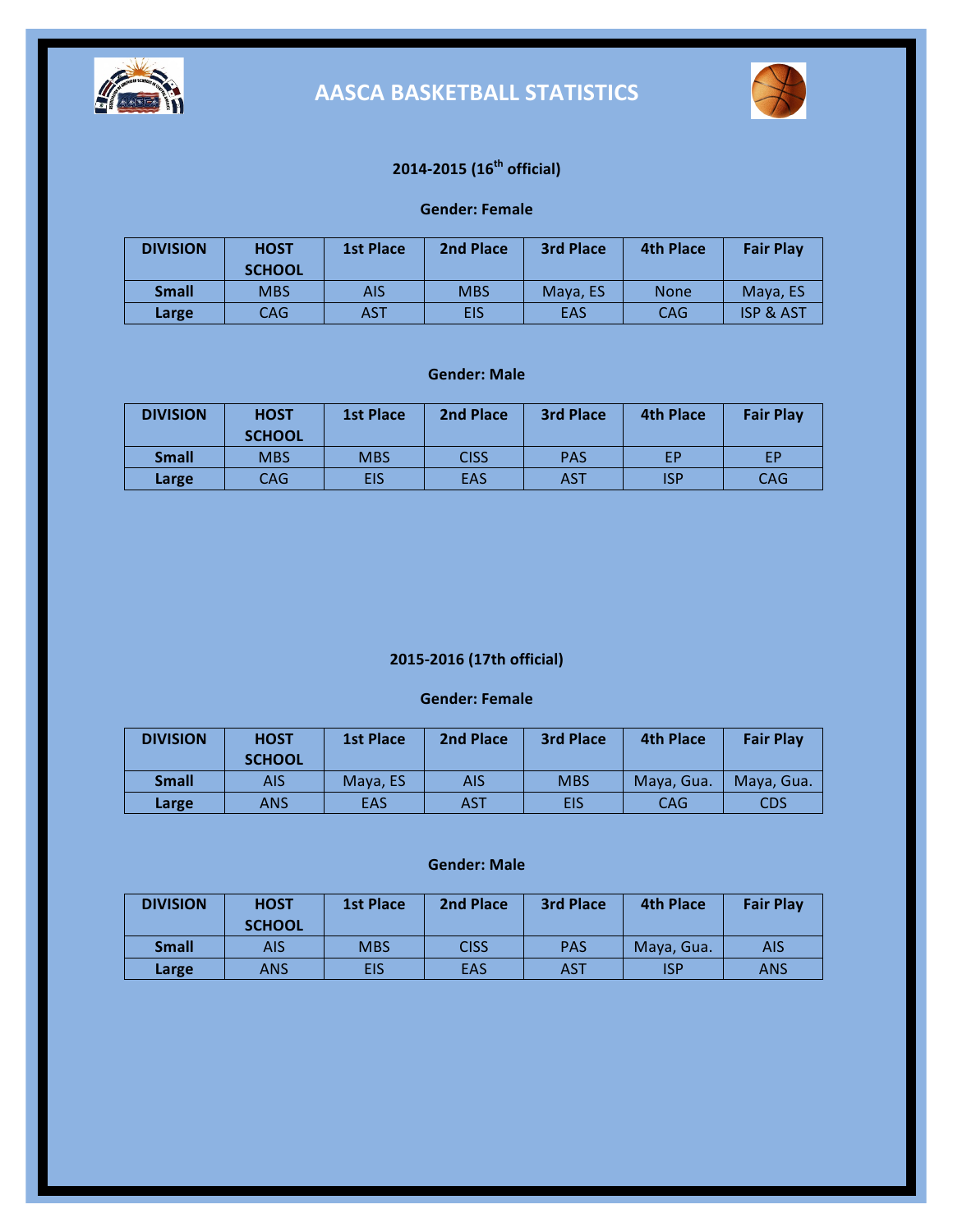



## **2016-2017 (8th invitational)**

### **GENDER: Female**

| <b>DIVISION</b>  | <b>HOST</b><br><b>SCHOOL</b> | <b>1st Place</b> | 2nd Place | <b>3rd Place</b> | <b>4th Place</b> | <b>Fair Play</b> |
|------------------|------------------------------|------------------|-----------|------------------|------------------|------------------|
| Small &<br>Large | <b>EIS</b>                   | <b>EAS</b>       | AST       | <b>EIS</b>       | <b>MBS</b>       | <b>EAS</b>       |

#### **GENDER: Male**

| <b>DIVISION</b>  | <b>HOST</b><br><b>SCHOOL</b> | <b>1st Place</b> | 2nd Place | <b>3rd Place</b> | <b>4th Place</b> | <b>Fair Play</b> |
|------------------|------------------------------|------------------|-----------|------------------|------------------|------------------|
| Small &<br>Large | <b>EIS</b>                   | EIS              | EAS       | <b>ISP</b>       | <b>AST</b>       | CAG              |

### **2017-2018 (Unified)**

### **GENDER: Female**

| <b>DIVISION</b>  | <b>HOST</b><br><b>SCHOOL</b> | <b>1st Place</b> | <b>2nd Place</b> | <b>3rd Place</b> | <b>4th Place</b> | <b>Fair Play</b> |
|------------------|------------------------------|------------------|------------------|------------------|------------------|------------------|
| Small &<br>Large | <b>CIG</b>                   | <b>AST</b>       | Village          | <b>EAS</b>       | <b>CDA</b>       | CIG              |

| <b>DIVISION</b>  | <b>HOST</b><br><b>SCHOOL</b> | <b>1st Place</b> | 2nd Place  | <b>3rd Place</b> | <b>4th Place</b> | <b>Fair Play</b> |
|------------------|------------------------------|------------------|------------|------------------|------------------|------------------|
| Small &<br>Large | CIG.                         | EIS              | <b>EAS</b> | Village          | <b>ISP</b>       | <b>MBS</b>       |